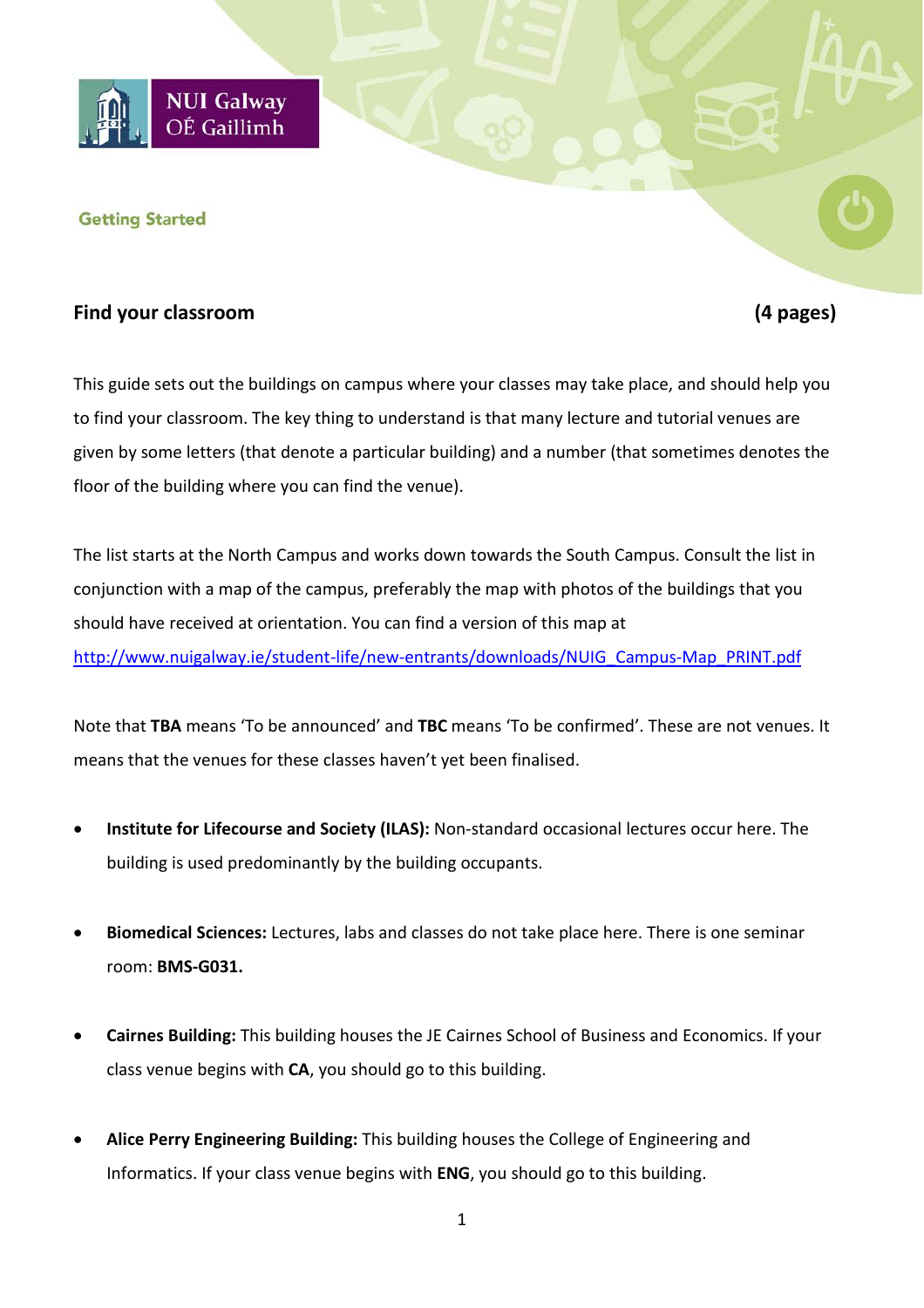### **Getting Started**

**NUI Galway** OÉ Gaillimh

- **Áras Moyola:** This building houses a number of disciplines, including the School of Political Science and Sociology and some Health Sciences such as Occupational Therapy, Podiatry, Nursing, and Speech and Language Therapy. If your class venue begins with **MY**, you should go to this building.
- **Arts/Science Building:** This is the very large 1970s building that is just across from, and on the same level as, the Library. It has two towers and extends back as far as the river. The large sculpture outside is called 'The Big Yellow'. The long corridor with the Bank of Ireland at one end is universally known as 'the Concourse'. Detailed floor plans of this building are available just inside the main entrance across from the Library. Some of the corridors are colour-coded (all of the paintwork is yellow, blue, green, or red). If your class venue begins with **AC**, you should go to this building. Some classes take place in the Tower Blocks – these venues may start with **TB**. **TB1**  is at the Smokey's Café end of the concourse. **TB2** is at the Bank of Ireland end, housing Law and Classics.

The Arts/Science Building also houses some of the largest lecture theatres on campus, including the **O'Flaherty, Kirwan, McMunn, Anderson, D'Arcy Thompson, Tyndall, Larmor and Dillon theatres**.

- **IT Building:** The IT building is linked to the Arts/Science building via a 'bridge' over the fire road that runs along the back of that building. You can reach it via the Chemistry corridor from the Concourse. If your class venue begins with **IT**, you should go to this building. There are some large lecture theatres here as well, including **IT125 and IT250** on the first floor, and **IT125G** on the ground floor.
- **Orbsen Building:** The NCBES (National Centre for Biomedical Engineering Science) use **Seminar room 214** for classes.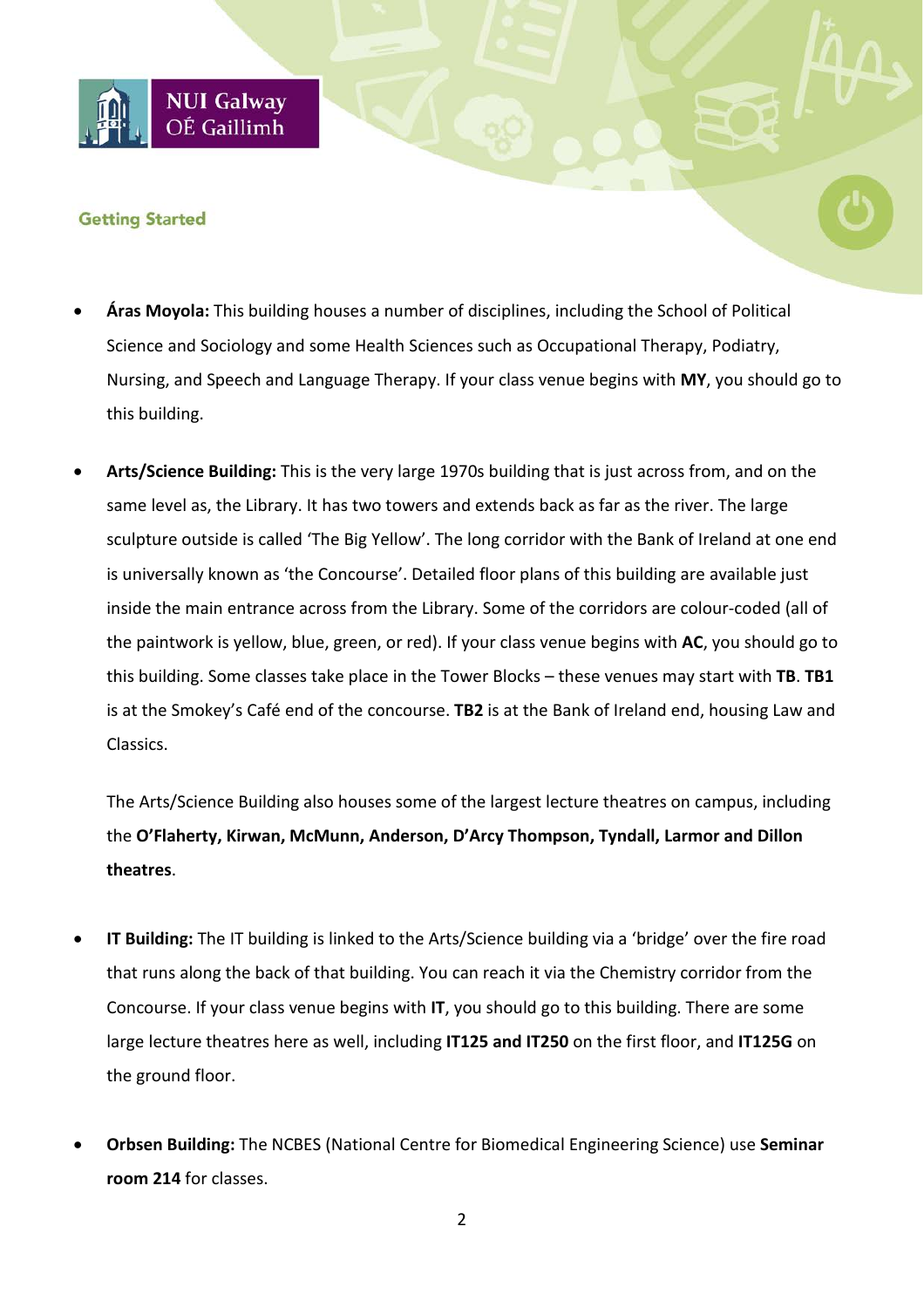# **NUI Galway** OÉ Gaillimh

## **Getting Started**

• **Arts Millennium Building:** The Arts Millennium Building is across from the Library entrance (towards the left if you stand at the Library entrance looking out) and extends down to the Newcastle Road. If your class venue begins with **AM**, you should go to this building. Room numbers in the '100s' are on the ground floor, and room numbers in the '200s' are on the second floor. The Arts Millennium building also houses some large lecture theatres, including the **Colm Ó hEocha, O'Tnuathail, Fottrell and Siobhán McKenna theatres**.

The Arts Millennium building has an extension which houses the School of Psychology. This is located to the right of the Arts Millennium Building if you are standing facing the building. If your class venue begins with **AMB-G**, you should go here. There are two classrooms and 3 training rooms located in this building.

- **Áras na Gaeilge:** The lecture theatre in Áras na Gaeilge is called **an Téatar**. It also houses two classrooms called **Seomra 104** and **Seomra 105**.
- **Human Biology Building:** This building is located across from the O'Donoghue Centre for Drama, Theatre and Performance and Áras na Mac Léinn. It is used for limited Medicine, Anatomy, Physiology and Pharmacology teaching in **Theatre 1** and **Theatre 2**.
- **Áras Uí Chathail:** Áras Uí Chathail is the building with the green roof that houses many student services, including the Student Information Desk, the Access Centre, Fees, Registration and Accommodation. It has one lecture theatre on the ground floor, **AUC G002**.